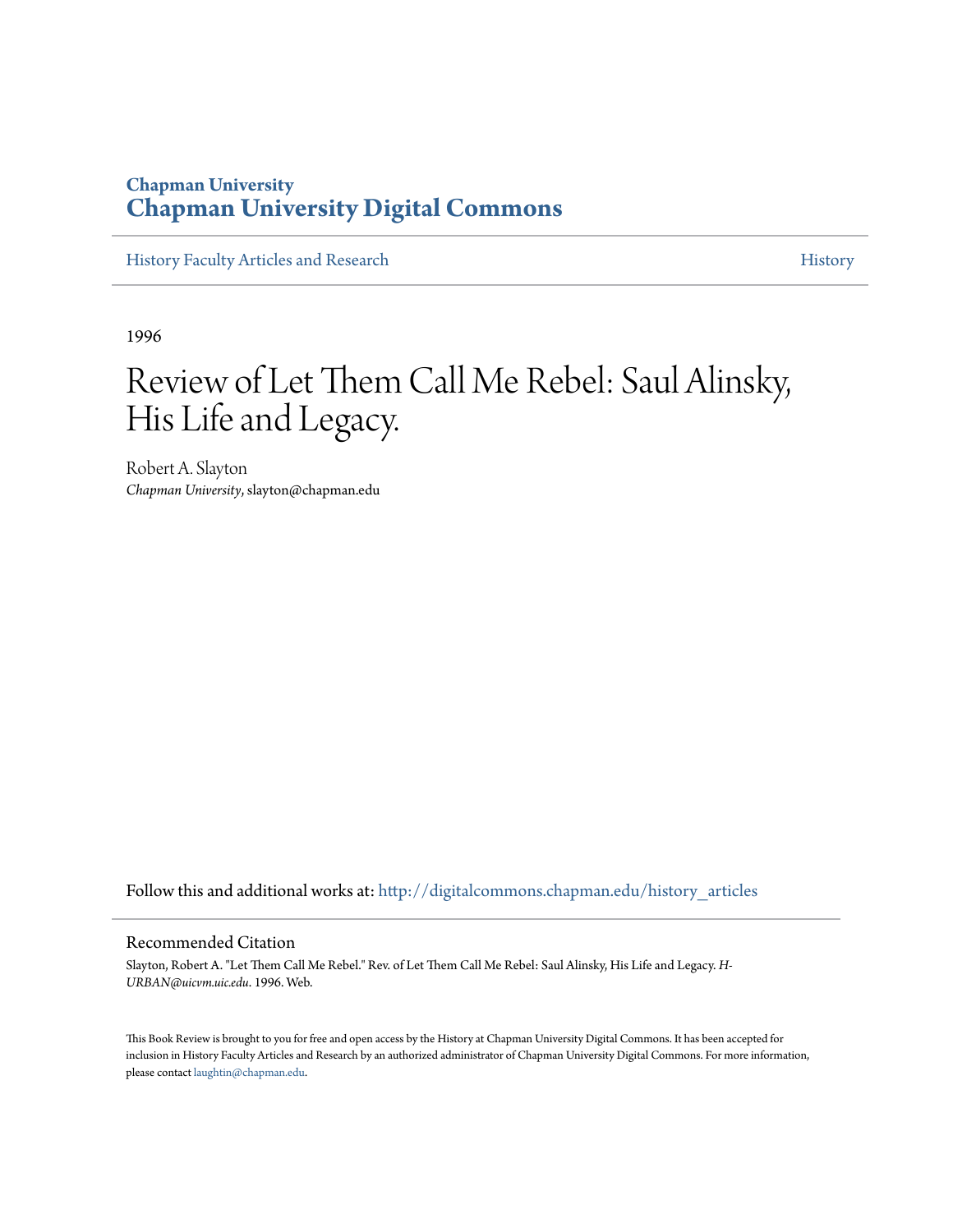## Review of Let Them Call Me Rebel: Saul Alinsky, His Life and Legacy.

#### **Comments**

This article was originally published in *[H-Net Reviews](http://www.h-net.org/reviews/home.php)* in 1996.

## **Creative Commons License**

This work is licensed under a [Creative Commons Attribution-Noncommercial-No Derivative Works 3.0](http://creativecommons.org/licenses/by-nc-nd/3.0/) [License.](http://creativecommons.org/licenses/by-nc-nd/3.0/)

### **Copyright**

H-Net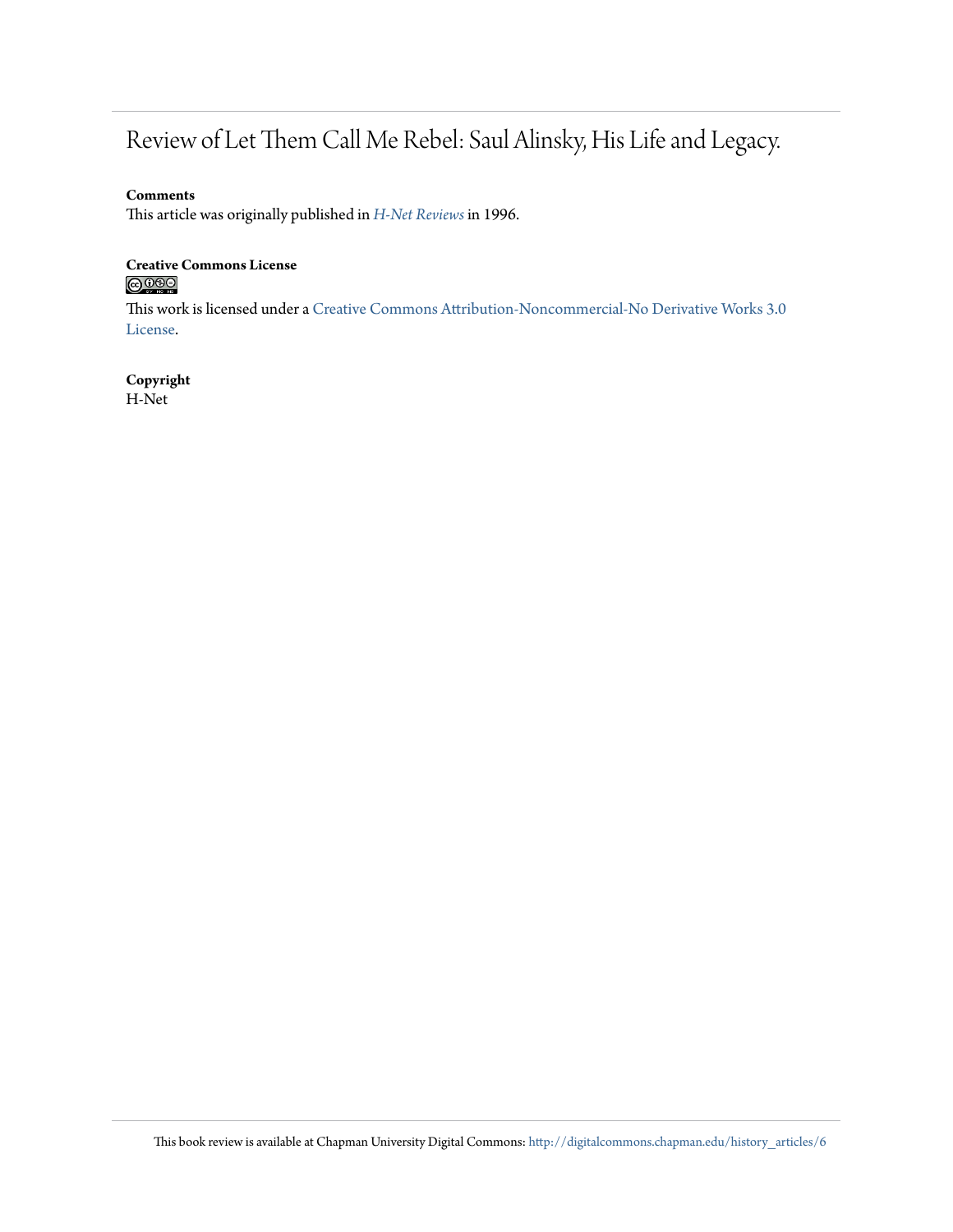Review of Sanford Horwitt, Let Them Call Me Rebel: The Life and Legacy of Saul Alinsky. New York: Alfred A. Knopf, 1989. xvi + 595 pp. Notes, bibliography, and index. ISBN 0-394- 57243-2. \$29.95 [Paperback: Random House, 1992. ISBN 0-679-73418-X. \$15.00.

by

#### Robert Slayton, Chapman College, [slayton@nexus.chapman.edu](mailto:slayton@nexus.chapman.edu)

[Bob will be away from the end of May throughout the summer, so comments should be sent to Comm-Org and will be compiled for his return.]

Heather Booth once said that "Alinsky is to community organizing as Freud is to analysis." The analogy fits in many ways. Saul Alinsky was no god-like figure whose rules must be followed slavishly; he made mistakes, and his work has been refined enormously. In addition, other groups had been doing organizing long before he came on the scene; even after he emerged, some of them, like those of the Civil Rights movement, would wage immensely successful campaigns without his help.

Alinsky's great contribution was the codification of community organizing. He was the first to call attention to this work as a distinct program, with a life and literature of its own, separate from any particular cause such as the union movement or Populism. He wrote about it, philosophized about it, and provided the first set of rules. But most important, he gave it a unique identity, and he made clear that community organizing was here to stay, a profession in its own right. As Sanford Horwitt puts it, "Alinsky more than anybody deserves credit for demonstrating that community organizing could be a lifelong career..." (p. 544).

Horwitt provides the most detailed and insightful biography so far written on Alinsky--a monumental task, as will be described below--and the book will likely remain the standard work on this figure. In addition, he continually places Alinsky within the context of his times, providing useful and relevant historical background, in the style, for example, of Taylor Branch's \_Parting the Waters\_ (1988).

Horwitt tells how Alinsky, notwithstanding his later attacks on academics, honed his interests and his skills at the University of Chicago Sociology Department, working under the auspices of Robert Park and Ernest Burgess. These leaders taught him to look at the larger picture, the "social ecology" of an urban area, rather than to focus on a particular problem, such as juvenile delinquency, in isolation. Horwitt notes, however, the same critique that Alinsky would offer of these theories: namely, that they never challenged or criticized the larger economic and social forces that shape communities. Ironically, the same charge would be aimed at Alinsky 's work as well.

But the university was in the city, and the city was Chicago, and that gave Alinsky an opportunity to explore. In many ways the glory of the University of Chicago Sociology Department was that it wanted to get out, wanted to see first hand how the city functioned, before its members crafted their theories.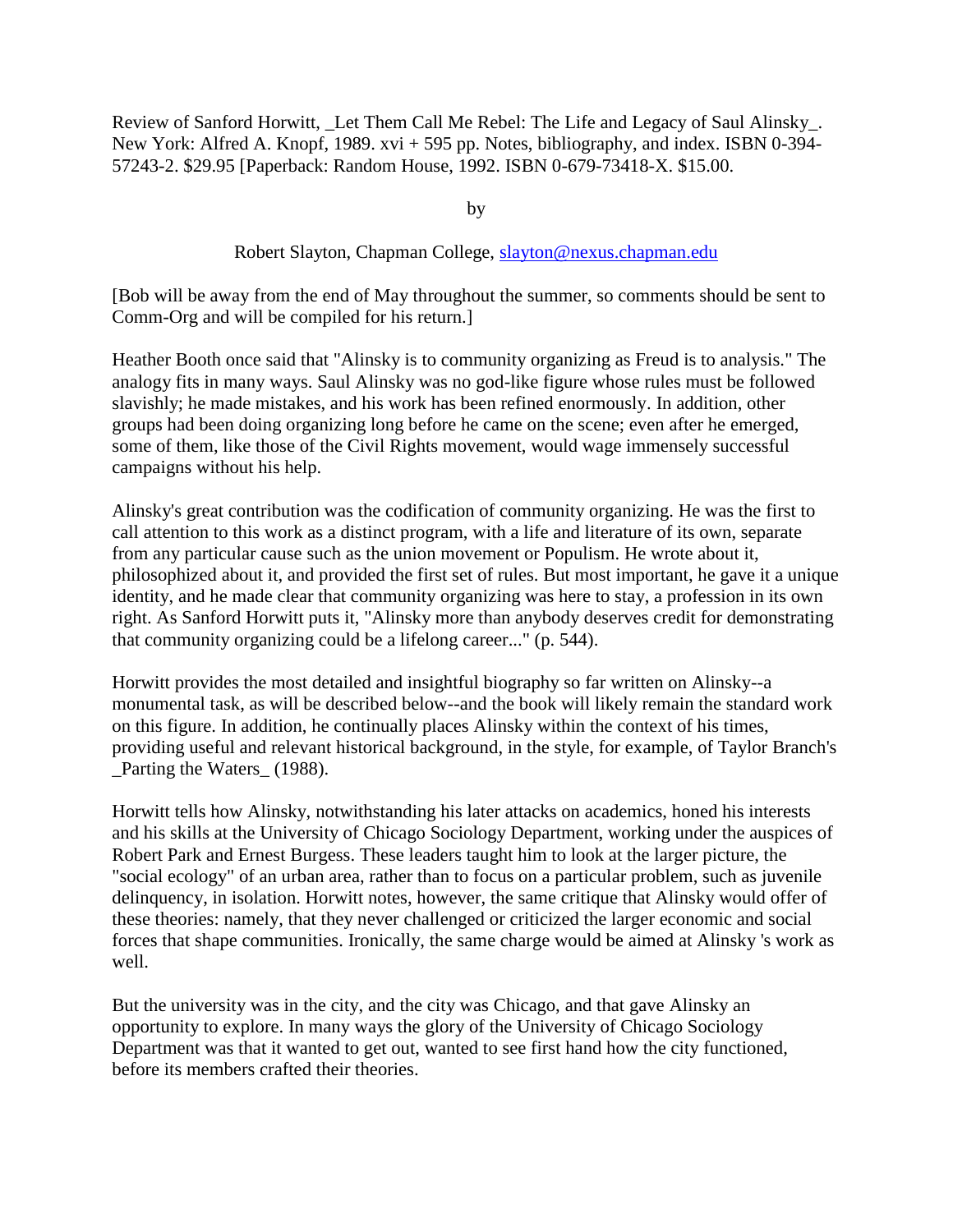Alinsky took this to the farthest reaches, setting a lifelong pattern of stretching the limits. Given an assignment to investigate juvenile delinquency and crime, he worked his way up through the mob, becoming a confidante of the Al Capone gang, hanging around with such underworld luminaries as Frank Nitti and Roger Touhy.

Alinsky began his professional career, therefore, as a criminologist; Horwitt notes that, at this stage, Alinsky was not only in the classic academic mode of research and presentation; he was also fairly apolitical: "during his undergraduate days, Alinsky had shared in the general lack of politics at the University of Chicago and was never part of the small minority of students who participated in organized political activities" (p. 37).

Several things changed this--above all, the Great Depression. Even those who were employed at middle-class wages, like Alinsky, had to see the extent of suffering that was sweeping the country. Anyone with a sense of justice, with a sense of compassion, had to feel a fire in the breast, had to consider action.

And one model of such action, etched bold on the national landscape by 1936, was the union movement. When John L. Lewis founded the CIO, he let loose a formidable force of organized labor, bound by none of the polite rules of the AFL. Alinsky watched and took mental notes. Though he never openly acknowledged that this was one of his great training grounds, his closeness to various labor leaders--including Lewis himself, Herb March, and later Ralph Helstein of the Packinghouse Workers--as well as the similarity of organizing styles, indicates the depth of the CIO's influence on Alinsky.

At the same time, he was becoming disillusioned with his profession. Criminologists studying juvenile delinquency at this time focused on personal deviancy, emphasizing treatment of the individual. Alinsky, following the ideas of Clifford Shaw, who was then employing him in the pioneering Chicago Areas Project, emphasized the "social milieu," the set of conditions that caused delinquency, especially poverty. In addition, the Areas Project was experimenting with the idea of setting up local councils--with area people, rather than outside professionals--to run their own social services.

This all came together when Alinsky was sent to the packinghouse district. For Saul this was glorious, romantic and exciting: the scene of Upton Sinclair's [\\_The Jungle\\_\(](http://comm-org.wisc.edu/papers96/alinsky/thejungle.html)1906) and of a critical CIO organizing drive. There he met Joseph Meegan, a park supervisor, and in 1939 they founded the Back of the Yards Neighborhood Council (BYNC), the oldest local community organization in America still in existence today.

In founding the BYNC Alinsky and Meegan made two huge jumps from the work of their predecessors in poor urban areas, most notably the settlement houses. First and most important, they made it clear that community organizations had to be based on local democracy rather than on outside authority. Organizers would facilitate, but local people had to lead and participate. If the organizers had special skills, they were to be used to train residents to control "their own destiny," in the words of the Council's motto, rather than to impose an allegedly superior knowledge and vision. By so doing, community residents would be empowered, not only gaining new resources, but new confidence as well. One observer noted, "That was some of Saul's real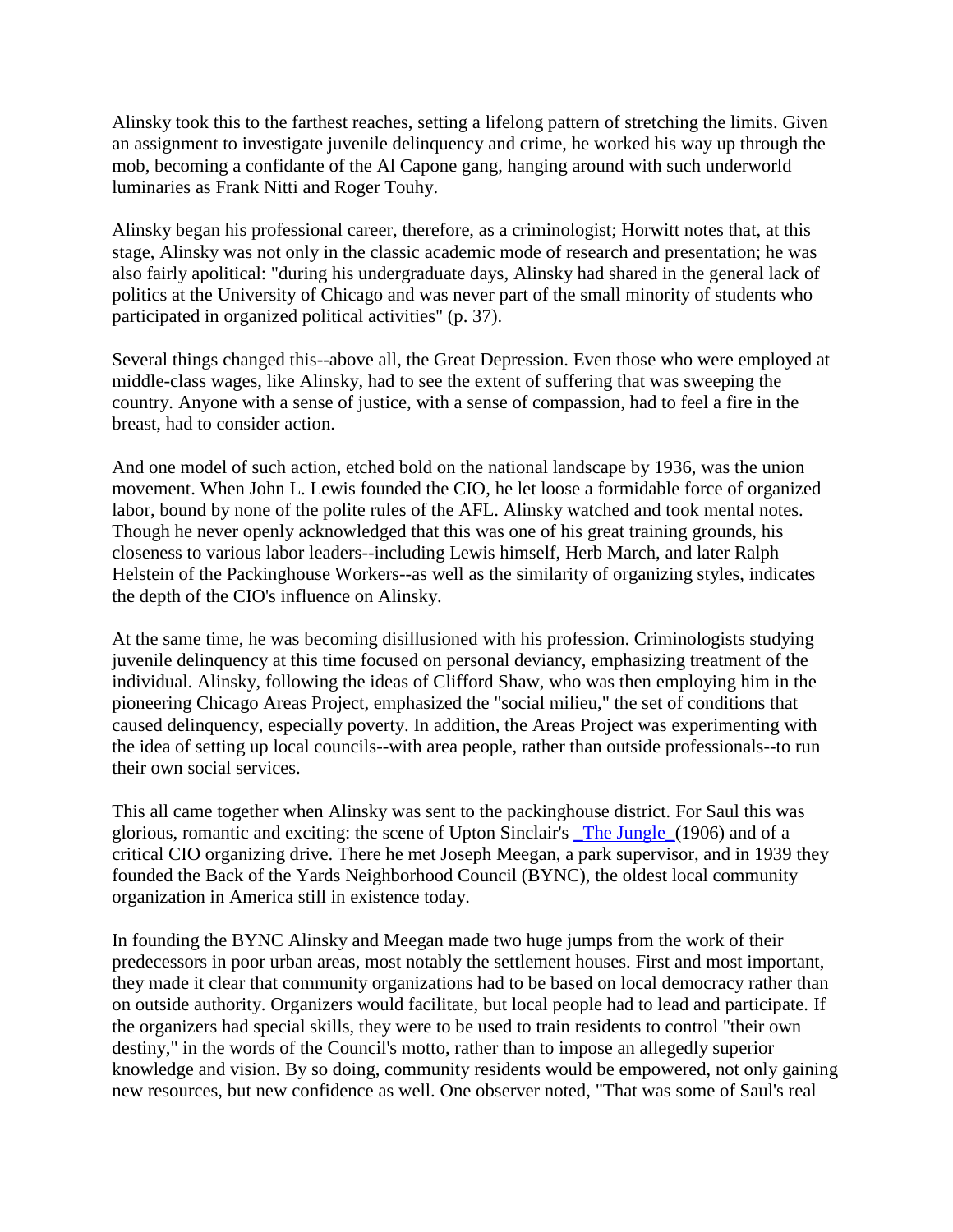genius, his sense of timing and understanding how others would perceive something. Saul knew that if I grab you by the shoulders and say do this, do that and the other, you're going to resent it. If you make the discovery yourself, you're going to strut because \_you\_ made it" (p. 109).

In addition, Alinsky and Meegan were not afraid, in fact were committed to taking on economic issues, unlike the settlement houses. From the beginning, they saw the union as a critical part of their efforts, saw it as a force that would help end problems by raising the living standards of the community. Settlement house workers, on the other hand (with notable exceptions such as Jane Addams), often balked at the idea of supporting union efforts, of joining a picket line.

The initial vision of the Back of the Yards Council, of local democracy, was the basis of all of Alinsky's later work and must be examined in more detail here.

Above all, Alinsky always separated the goals of democracy and empowerment, and never confused them. He recognized that they were both important and understood how they were intimately linked, but he always maintained that they were not the same things.

For Alinsky, democracy meant the participation of all human beings in deciding the rules and conditions of their lives. Even if power did not flow, if the movement did not succeed, this had to come first. Horwitt emphasizes that "the \_process\_ of problem-solving, the active participation of ordinary people, was at least as important as the solutions or decisions themselves" (p. 105).

A lot of this had to do with the context of the times. Throughout the Western world totalitarianism was triumphing. Within a year or two after the Back of the Yards Council was founded, there was the very real possibility (some would have said probability), that England would be invaded, and that the United States would be the last representative democracy left among the Western nations. Intellectuals were asking openly if democracy could survive, and Alinsky had to feel that maintaining it was one of the greatest services he could do for humanity. He never lost that vision. In the statement of purpose of the Industrial Areas Foundation, Alinsky wrote, "In our modern urban civilization, multitudes of our people have been condemned to urban anonymity--to living the kind of life where many of them neither know nor care for their neighbors. This course of urban anonymity...is one of eroding destruction to the foundations of democracy. For although we profess that we are citizens of a democracy, and although we may vote once every four years, millions of our people feel deep down in their heart of hearts that there is no place for them--that they do not 'count'" (p. 105).

In the long run, these words and plans became a model to draw on; in the 1940s, however, Alinsky provided faith in democracy at a difficult time. The reporter Robert Shayon, touring Back of the Yards, said, "I lit up like an electric tree because...I saw a vision of hope, of democracy solving its own problems."

The Back of the Yards Council represented other pioneering moves as well: unlike the Areas Project, which had focused on homogeneous neighborhoods, Back of the Yards operated in a killing ground of ethnic rivalries and hatreds. Alinksy recognized this, and started to tackle issues of organizing that would decades later be honed to a fine edge in racial situations such as Woodlawn and Rochester. It also established the standard Alinsky model: the basic components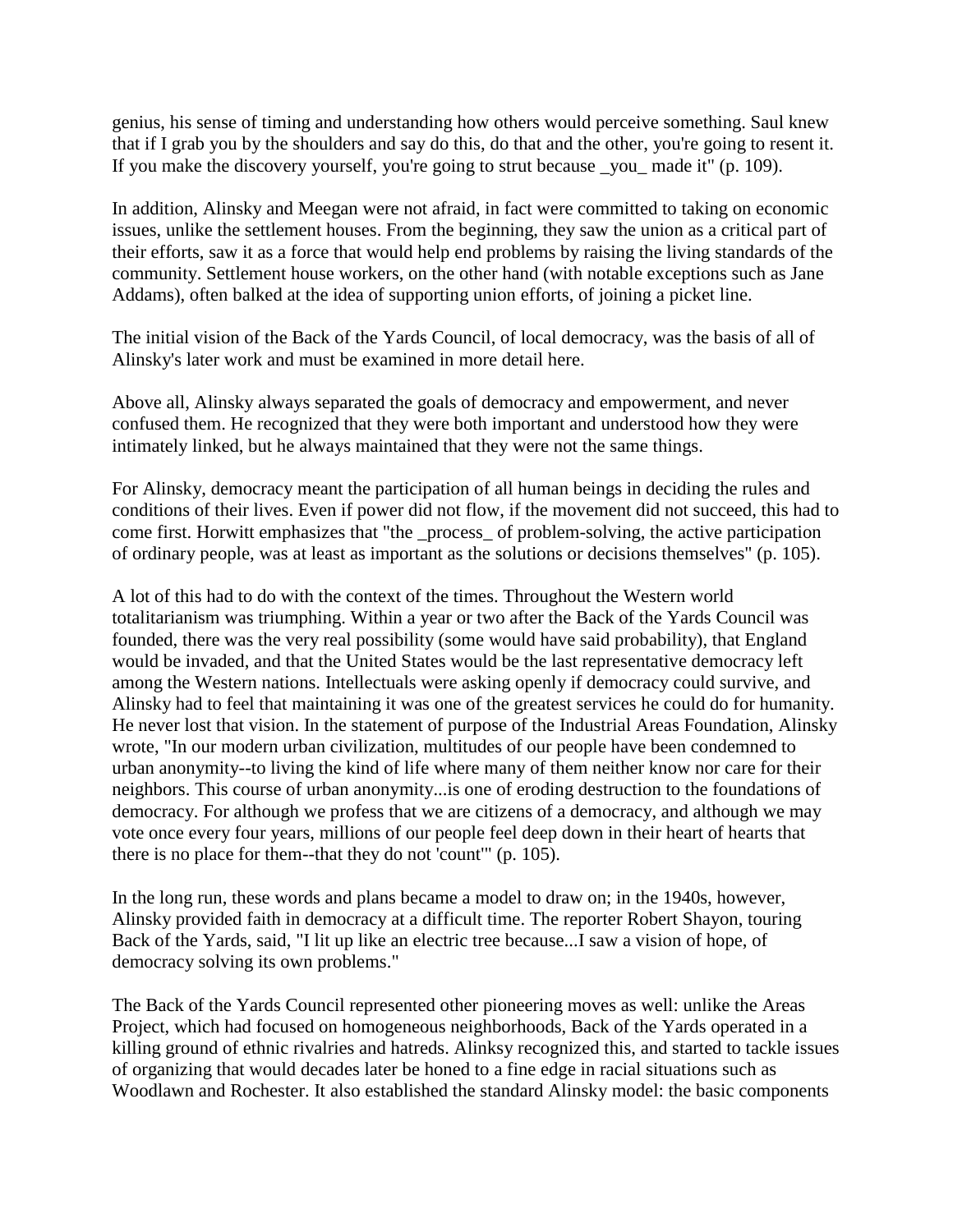of community organizations were organizations, not individuals. This meant putting the local organized landscape to the service of larger goals while providing a degree of familiarity and comfort to members.

Alinsky took this knowedge, and then did what no one had ever done before: he wrote a book laying it all down, putting the community organizer, not the cause, at the center of the debate. \_Reveille for Radicals\_, published in 1945, was, and remains, a bombshell of a book (at least according to my students). It places community organizers in a long American tradition, starting with a quotation from Thomas Paine, arguing that they have always been people who fought for and transformed democracy. He then provided a set of case studies (all drawn from his--at that time very limited--experience; he changed the names of the two or three organizations he had worked with repeatedly, to make it look like there was a huge national movement), filled with details of how to make this new system work.

In setting up the Industrial Areas Foundation (IAF), Alinsky also created the first organziation that would provide legs to community organizing; along with his books, this remains his enduring legacy. Above all, he recruited and trained organizers, much as the IAF does today. The roll call of his proteges reads like a hall of fame of the community organizing movement: Fred Ross (who in turn recruited Cesear Chavez), Ed Chambers, Lester Hunt, Bob Squires, Nicholas von Hoffman, and Thomas Gaudette (who recruited Gale Cincotta).

Horwitt then takes the reader through Alinsky's great struggles, most notably the Woodlawn neighborhood in Chicago, and Rochester. There he explains the qualities that Alinsky brought as an organizer, the elements of his style, and thus the lessons he taught to his own and future generations.

First, Alinsky was incredibly flexible. What Horwitt describes as Alinsky's "brilliance as a political tactician" was his ability to "shed even his most favored organizational concepts and assumptions when confronted by a new, unexpected reality."

Alinsky then converted this brilliance into direct action. He believed in citizenship through conflict, and he organized and directed this belief in ways that became part of the heritage of the cities that he worked in for decades to come. Thus, in 1961, Alinsky decided to show City Hall in Chicago that Woodlawn was a force to be reckoned with. He combined two elements--votes, which were the coin of the realm in Chicago politics, and fear of the black masses--by taking \_forty-six\_ busloads, 2,500 loud and passionate black citizens, down to City Hall to register to vote. No administrator in Chicago ever forgot that image, and it became the ultimate model, the ultimate fear: two-and-a-half decades later I was the research specialist in housing for the Chicago Urban League. I was supposed to testify on behalf of some route changes in the bus lines going through the black community, and went down to the Chicago Transit Authority to get some background information; important, but hardly the most pressing or fiery issue. I was white, I was speaking in professional language, and I was wearing suit and tie; I also represented a civil rights organization, albeit a tame one by these standards. But Alinsky's legacy remains. At the end of a data-collecting session, a senior management official of the CTA finally asked what he wanted to know all along: "How many busloads of people are you bringing down?"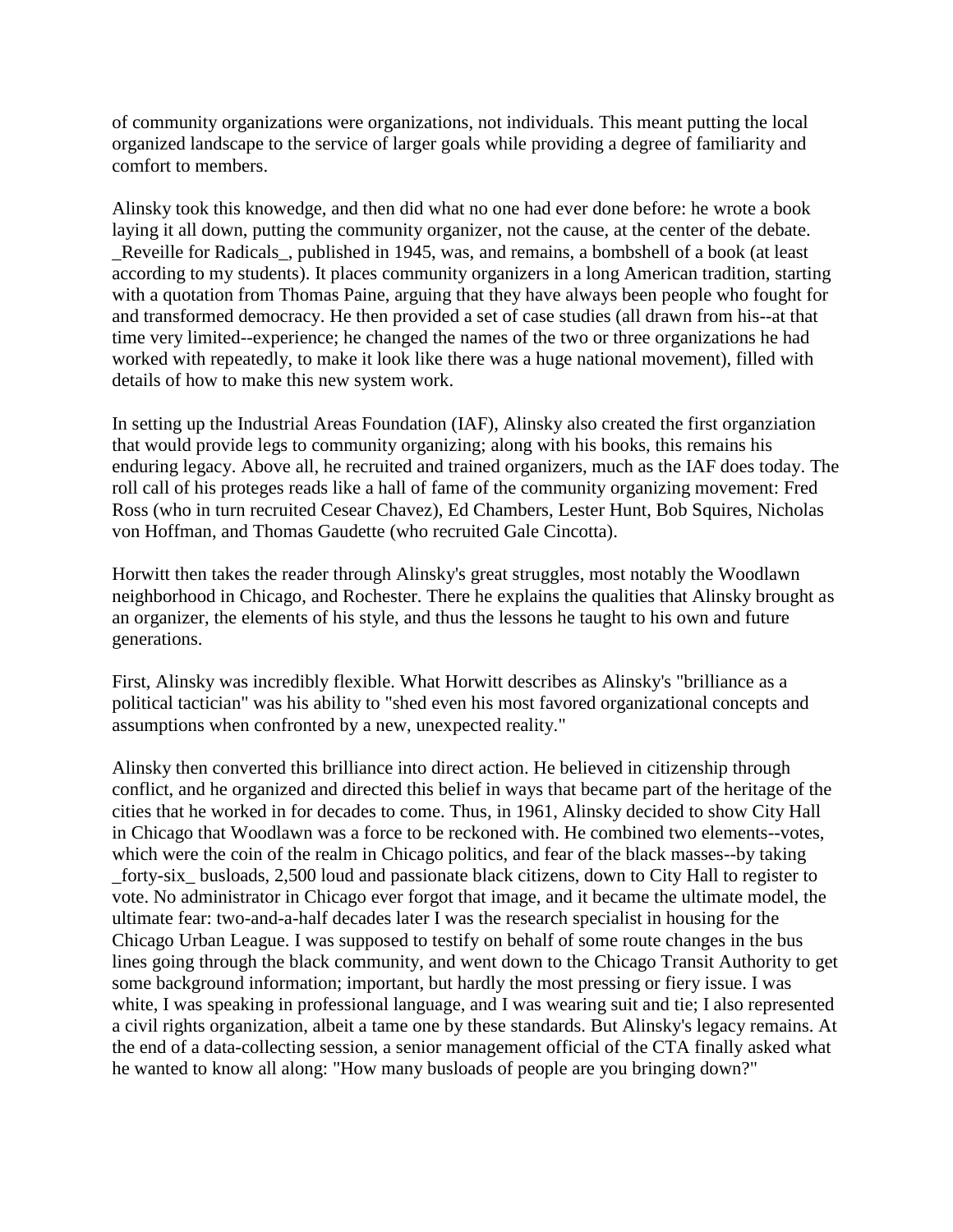Combined with this penchant for effective action was Alinsky's rhetoric. Terms like "sarcastic" and "flamboyant" fail to do justice to the simple fact that Alinsky loved to make fun of, to tweak the tail of, to enrage those in power. At Rochester, for example, he said, "The only contribution the Eastman Kodak company has ever made to race relations is the invention of color film." He also suggested that one way to impress the city's elite with the power of the black community was to buy a block of tickets to a performance of the Rochester Symphony, a prominant social event. Prior to the night's outing, treat a hand-picked group of supporters to a big meal of beans, then let them unleash their flatulence throughout the performance.

Horwitt also does not shy away from most criticisms of Alinsky. He openly addresses a crucial element of the Alinsky style--that its founder never actually challenged the capitalist system. Alinsky wanted to make capitalism work better, to spread its benefits to a larger group. He would not, however, countenance any discussion of whether or not the basic structure itself was unfair, unjust, or should be replaced. This attitude, in turn, alienated him from the New Left, and remains the single greatest philosophical shortcoming of Alinsky's work.

Similarly, Horwitt takes on Alinsky's blatant sexism. Organizing for him was man's work, in a manly setting; he reveled in taking big shots to lavish lunchs of steak and bourbon--in his view, a real lunch for he-men (or possibly an attempt to shorten opponents' life-spans). He referred to women as "broads" and refused to accept their abilities as organizers till late in his life.

Notwithstanding this honesty, there are a couple of issues that Horwitt fails to tackle. Most pressing is how to take a network of local organizations and turn them into a national voice for progressive reform that will have substantial impact. This was a vision that Alinsky played with all his life, but never really took on full-bore, and never achieved.

Some final comments: this book represents a superb job of research. Alinsky is one of the most difficult subjects imaginable to write about, because he loved to tell stories about himself. Many of these were false, especially as his years, and his embellishments, increased. It would have been easy, therefore, for Horwitt to dismiss them out of hand, but, unfortunately for the diligent researcher, many (but not all) were true.

Horwitt therefore had to make incredibly painstaking efforts to separate fact from ficton. The book begins with an Alinsky story about how he managed to first ingratiate himself into the Capone mob: a mobster had just died, and his mother was bemoaning the fact that she did not have any pictures to remember her son by. Alinsky took a press photographer to the morgue, snapped a shot that he then had retouched, and presented it publicly to the grieving parent.

At first Horwitt accepted this tale at face value, but then became skeptical. He pursued it through numerous sources, including a poker game with one of Alinsky's associates, who told Horwitt it was a lot of baloney. Horwitt had given it up as another yarn, when he decided to take a final look at the Alinsky papers at the University of Illinois-Chicago. There, on his \_final day\_ of research for the book, in the files of Alinsky's class work at the University of Chicago Sociology Department, were the previously overlooked research notes, telling the same story. For Horwitt, this symbolized the complexity of his enterprise, and he begins with this telling incident.